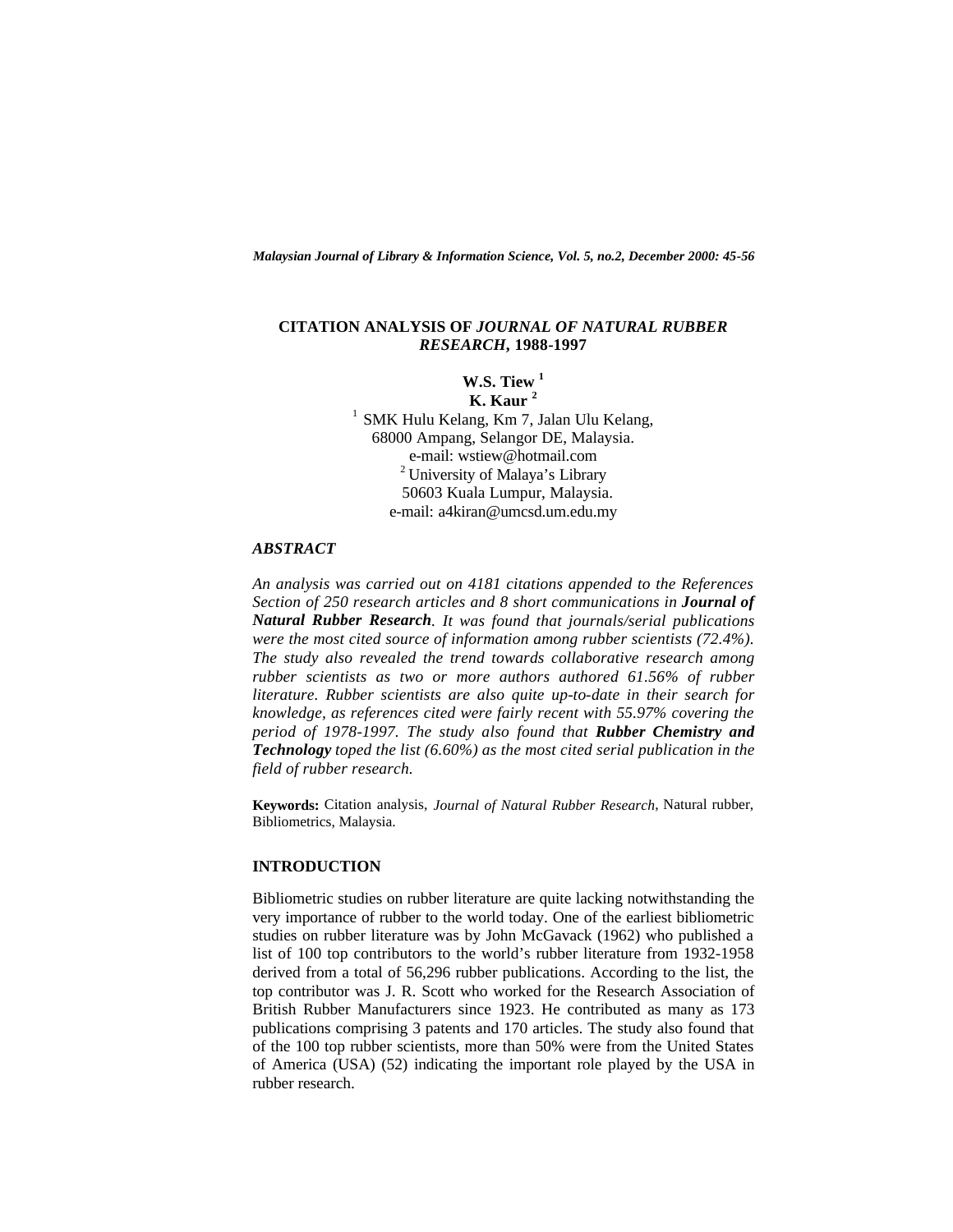In 1966, McGavack revised his list to cover the years 1932-1963 bringing the total number of rubber literature to 84,696, contributed by 46,500 authors. In the second list, B. A. Dogadkin of Russia was the leading contributor with 246 publications comprising 26 patents and 220 articles. A new feature of the list is a brief biographical sketch of a few top contributors prepared by the contributors themselves.

In 1967, McGavack again published a new list of rubber literature's top contributors for the years 1932-1966. Again J.R. Scott is the top contributor with a rating of 137.5. This rating is derived by dividing the total number of publications of each author by 0.9 of his Author Index. On the whole, Scott authored 191 contributions comprising 5 patents and 186 articles.

McGavack (1968) presents an analysis of the most frequently cited authors' references in rubber literature for the past twenty years using the rubber journal, *Rubber Chemistry and Technology*. A total of 22,524 references appended in 1,899 articles were examined and analyzed. All these references came from a wide geographical area, namely 26 nations all over the world. Surprisingly, Malaysia, better known as Malaya before gaining independence in 1957, has a total of 120 citations indicating the presence of rubber research activities in the country. The study indicated that P. J. Flory from USA was the most frequently cited author with 491 citations. It should be noted that Flory was also listed in the earlier 100 top contributors to rubber literature.

In 1969, McGavack, using the 'Bibliography of Rubber Literature' as the source of information, found that 53% of the references were patents. On the other hand, Jones (1969), examined the citation sources of published papers appearing in MRPRA (Malaysian Rubber Producers' Research Association) Annual Reports 1960-1969. The study was conducted to forecast future journal purchasing policy. He found about 4406 journal citations gleaned from 349 journals. He found that 26% produced 91% of the citations, 8% produced 75% and 2.3% produced 50% of the citations. The most cited rubber journal was *Journal of Applied Polymer Science* with a total of 494 citations. On the other hand, a Malaysian journal, *Journal of Rubber Research Institute of Malaya* was cited only 34 times and ranked 29.

In 1972, McGavack presented yet another list of current top contributors to the rubber literature 1932-1970. Again, J. R. Scott ranked the highest and topped the list with a rating of 135.0. He contributed a total of 191 publications comprising 5 patents and 185 articles. Over the years, Scott was rated number one in three lists through his renowned scientific activities in rubber research. This new list of 1970 contained 52 contributors who were in first list published in 1958. Of the remaining 48 contributors, 19 have passed away and 29 others had to give way to younger rubber scientists.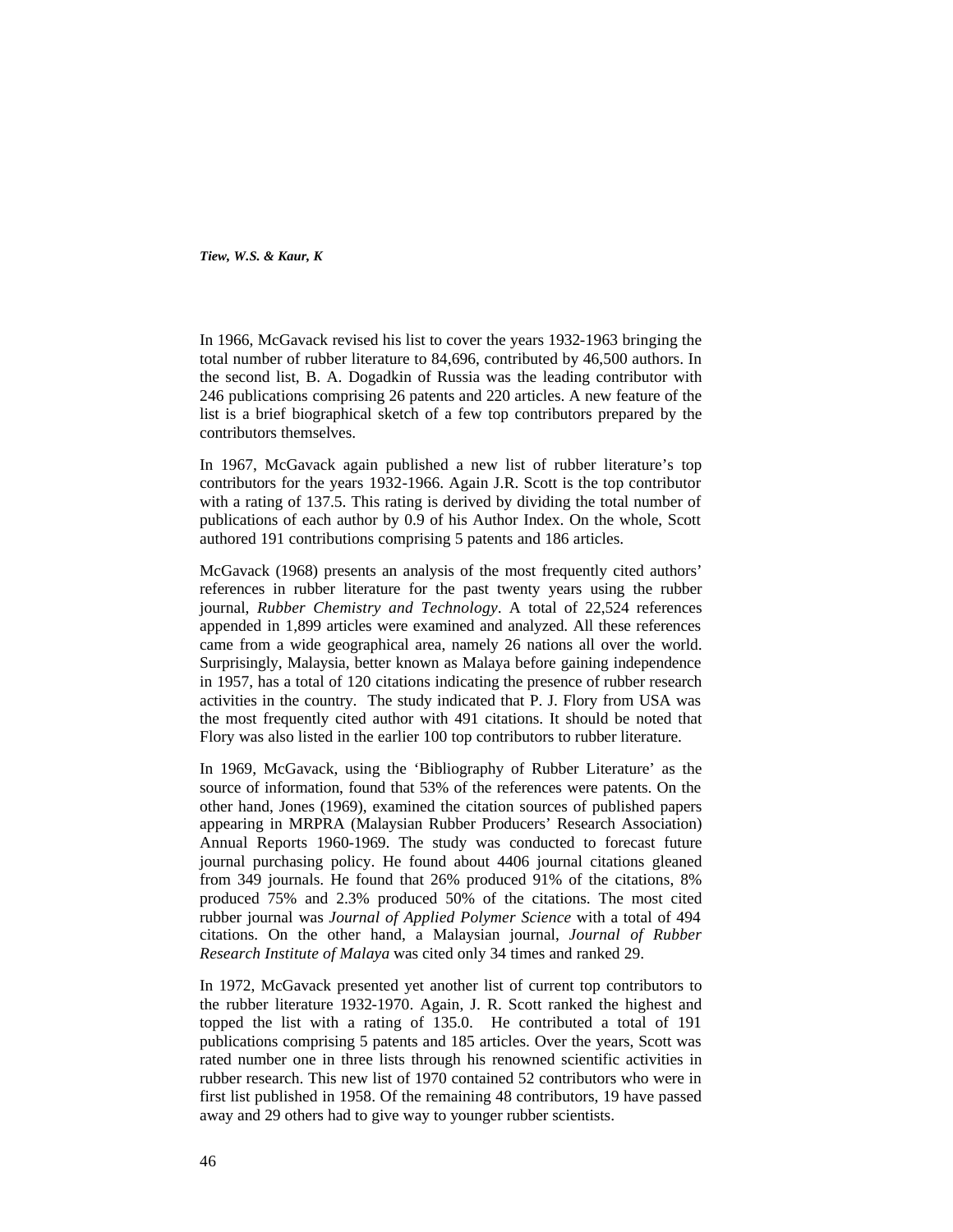In 1983, Kanesan Solomalai of Rubber Research Institute of Malaysia analysed a total of 1931 rubber physics references published between 1940 and 1981 to study the growth, funding, scatter, productivity and citation pattern of authors. It was found that the cumulative growth of rubber physics literature showed a tendency towards exponential growth especially from 1955 to 1981, with a doubling time of eleven years and an annual growth rate of 6.2%. The study found that the years between 1962 and 1967, the growth of rubber physics literature peaked, contributing 19% of the total literature. MRPRA contributed 28% of the total rubber physics. However, from 1968, the rest of the world, and not MRPRA, dominated the growth of the literature. The contribution by educational institutions to rubber physics literature registered a much steeper growth rate compared to other research and development centres. Malaysia, on the other hand, led the world in the funding of rubber physics research from 1946 to 1970, whereas before and after that period USA was the leader. The main research language used in rubber physics is English, which contributed 75% of the total literature. On the whole, the scatter of literature did approximate to a Bradford-Zipf distribution and the presence of a Groos' effect revealed an incomplete search of the literature. There was a scatter of 5.6 papers per journal and the core journals of rubber physics were common to that of rubber chemistry and technology. The study also found that *Journal of Polymer Science* was the most popular journal, which contributed 10% of the journal articles. Author productivity did not conform to Lotka's law as the mean value of the exponent of P was –2.5 and 72% of the authors produced one paper only. In term of research collaboration, it indicated an average of 1.8 authors per paper. Finally, rubber physicists contributed to a large proportion of the world's rubber literature and self-citation was prevalent among rubber physicists.

Tiew (1998), on the other hand, analysed a Malaysian rubber journal, *Journal of Natural Rubber Research* 1987-1996, published by the world-renowned Rubber Research Institute of Malaysia. He examined the authorship pattern, the range and frequency of references cited, the extent of acknowledgement and appendices included in research articles, the types of collaborative research and international collaboration. He found that the trend is towards multi-authorship and a high degree of collaboration between natural rubber researchers.

In 1999, Tiew and Sen studied the acknowledgements included in the research articles published in *Journal of Natural Rubber Research* 1986-1997 to analyse the types, frequency of occurrence, individuals acknowledged, etc. They found that 74% items contain acknowledgements; average acknowledgements per item is 2.2; the most common type of acknowledgement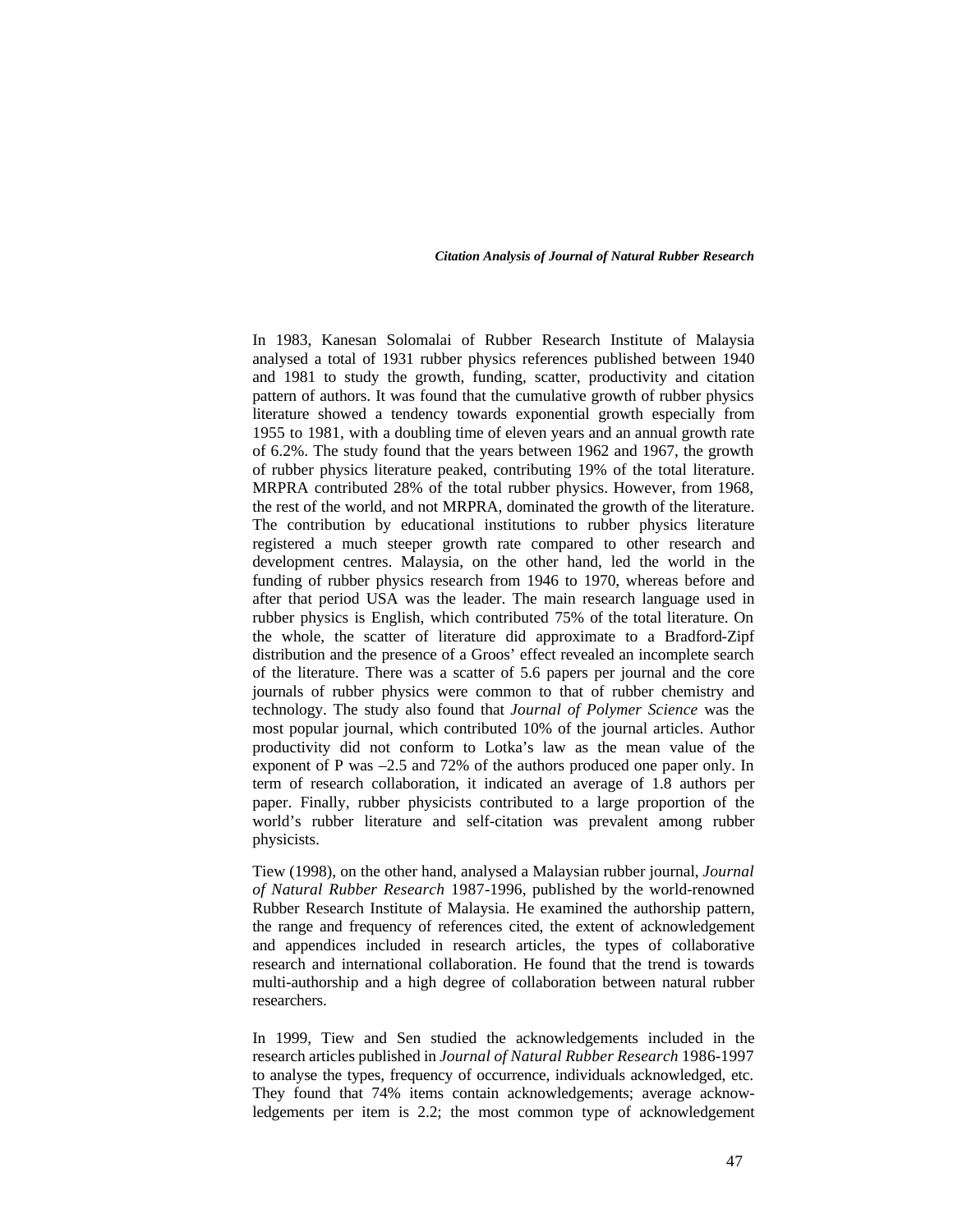relates to technical support; peer interactive communication account for 44% of the total; the most highly acknowledged individual is A. Subramaniam. The findings are in agreement with other studies conducted earlier which indicated a very small number of individuals being acknowledged several times.

Tiew (2000) analysed the extent of journal self-citation and author selfcitation in the research articles published in *Journal of Natural Rubber Research* 1988-1997. The results show that 53% of rubber articles contained journal self-citations ranging from 1 to 12; a high percentage of authors cite themselves (61.4%); and a tendency for authors affiliated to the institution publishing the journal to cite the journal.

As seen from the above, bibliometric studies on rubber journals are neither popular nor gaining ground among bibliometricians. Hence, this study on a Malaysian rubber journal is yet another attempt to add to the world's rubber literature coming especially from Malaysia, one of the world-leading producers of rubber. Apart from that, this study intends to generate interest to carry out such studies especially in Malaysia.

#### **OBJECTIVES**

The present study analyses the citations appended to the References Section of 250 research articles and 8 short communications published in the source journal "*Journal of Natural Rubber Research*" during 1988-1997. Rubber Research Institute of Malaysia publishes this quarterly international rubber journal. Among the objectives of the study are to find out:

- (a) volume-wise distribution of citations;
- (b) distribution of citations according to bibliographic forms;
- (c) authorship pattern of citations;
- (d) chronological distribution of citations ;
- (e) ranked list of most cited journals/serial publications; and
- (f) frequency distribution of journals/serial citations.

# **METHODOLOGY AND SAMPLE**

The sample for this study comprises citations appended to References Section of the 250 research articles and 8 short communications in *Journal of Natural Rubber Research.* A total of 4181 citations were obtained from these ten volumes of journals published from 1988-1997, inclusive for the present study. All the citations appended in the articles were collected, examined and tabulated. For each citation, name of author, number of authors, type of documents cited, title of cited journal, and year of publication is noted. Use of different abbreviations in journal titles was recognized and identified. The abbreviations were checked using the Library of Congress's web site by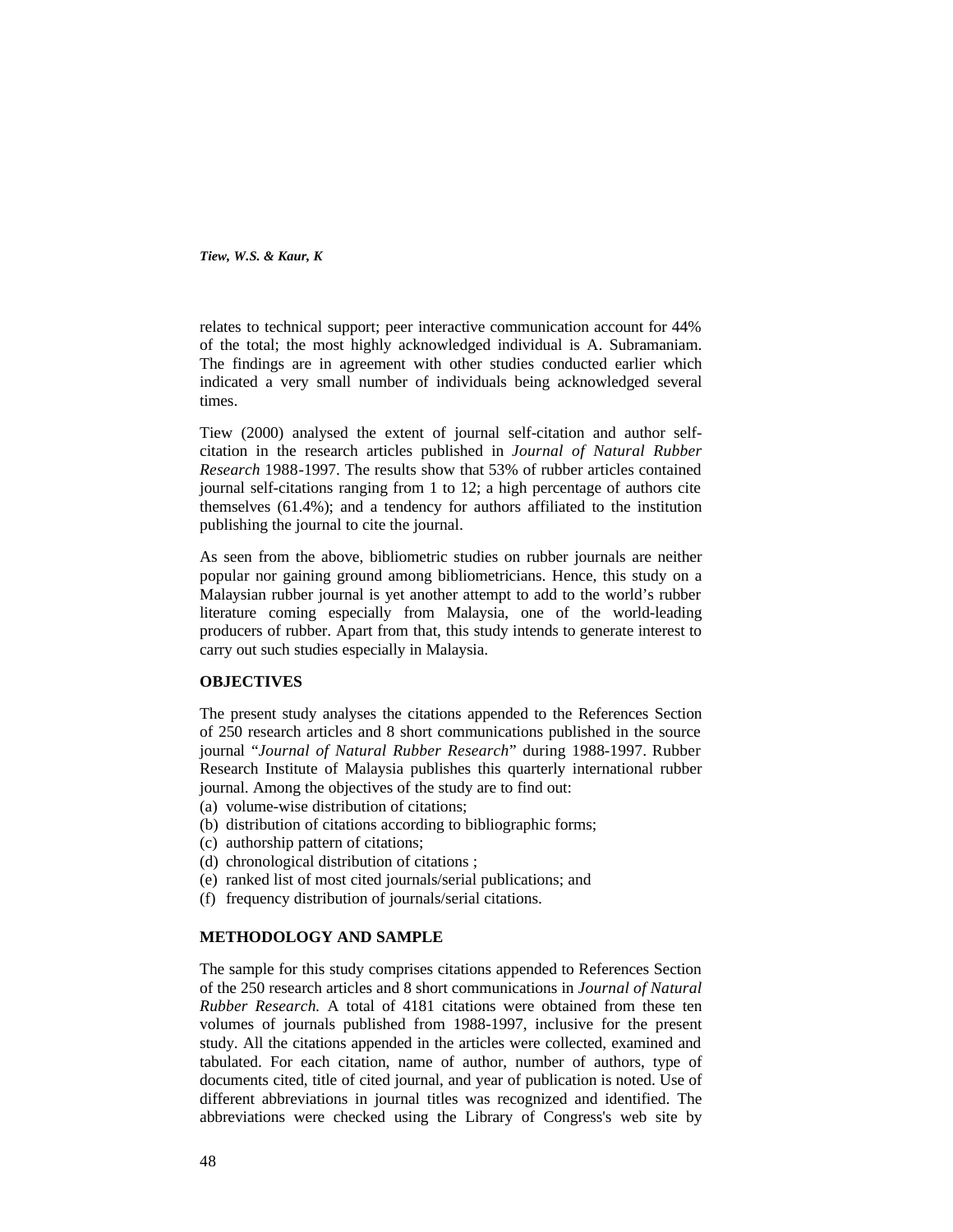means of a title search, as well as *Ulrich's International Periodicals Directory*. Similar journals were grouped together for data tabulation purposes.

The database was created using Microsoft Access 97. A main Table was created consisting of six fields namely item id (table to uniquely identify each record in the database), type of publication (bibliographic form), number of authors, year of publication (publication year of each citation), journal/serial title of the citation and year of the source journal to accommodate the 4181 records of data.

Only titles of serial publications were recorded for the purpose of analysis. Other types of publications were ignored. A number of queries were generated to provide the following data: total number of citations per volume, total number of citations by type of document, authorship pattern of citations, count of citations by year of publications, count of citations by title of journals/serials, count of publications per author, a chronological listing of citations, ranked list of journals/serial publications and frequency distribution of journals/serial citations. Finally, these data were subjected to quantitative analysis.

### **FINDINGS AND DISCUSSION**

# **Volume-wise Distribution of Citations**

The source journal "*Journal of Natural Rubber Research*" 1988-1997 (vols. 3 to 12) were scanned, and altogether, 4181 citations were noted. Table 1 presents the volume-wise distribution of citations.

| Volume<br><b>Number</b> | <b>Number</b><br>of Articles | <b>Number</b><br>of Citations | <b>Average Citations</b><br>Per Article |
|-------------------------|------------------------------|-------------------------------|-----------------------------------------|
| 3/1988                  | 27                           | 466                           | 17.3                                    |
| 4/1989                  | 27                           | 359                           | 13.3                                    |
| 5/1990                  | 27                           | 401                           | 14.8                                    |
| 6/1991                  | 26                           | 447                           | 17.2                                    |
| 7/1992                  | 24                           | 481                           | 20.0                                    |
| 8/1993                  | 29                           | 402                           | 13.9                                    |
| 9/1994                  | 28                           | 429                           | 15.3                                    |
| 10/1995                 | 23                           | 475                           | 20.6                                    |
| 11/1996                 | 23                           | 425                           | 18.5                                    |
| 12/1997                 | 24                           | 296                           | 12.3                                    |
| Total                   | 258                          | 4181                          | 16.2                                    |

Table 1: Volume Wise Distribution of Citations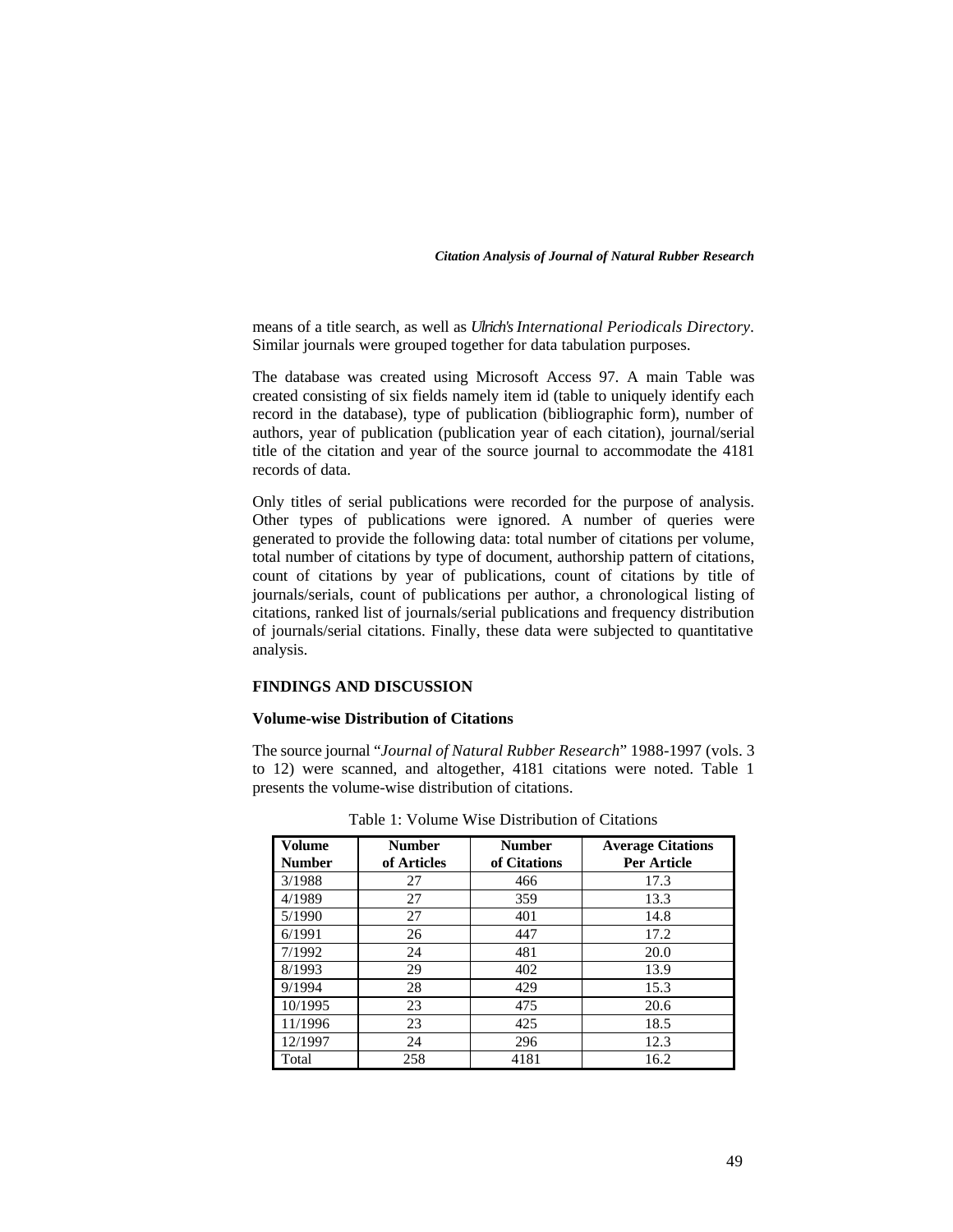Forty issues, published in ten volumes of *Journal of Natural Rubber Research,* contained a total of 4181 citations in 258 articles. This means that every issue published an average of six articles with 16.2 citations per article.

#### **Distribution of Citations According to Bibliographic Forms**

Table 2 shows the analysis of citations according to bibliographic forms. Of the 4181 citations, as many as 3002 (71.80%) are from journals/serial publications, followed by monographs/books 548 (13.11%), conference proceedings 170 (4.07%), others (such as meetings reports and laboratory manuals) 113 (2.70%), reports 94 (2.25%), dissertations 79 (1.89%), unpublished data 60 (1.44%), patents 47 (1.12%), standards 23 (0.55%), private communications 22 (0.53%), incomplete citations 15 (0.36%) and data publication 8 (0.19%).

| <b>Ranking</b> | <b>Bibliographic form</b>  | <b>Number of Citations</b> | Percentage |
|----------------|----------------------------|----------------------------|------------|
|                | Journal/Serial Publication | 3002                       | 71.80      |
| $\overline{c}$ | Monograph/Book             | 548                        | 13.11      |
| 3              | Conference/Proceeding      | 170                        | 4.07       |
| 4              | Others                     | 113                        | 2.70       |
| 5              | Report                     | 94                         | 2.25       |
| 6              | Dissertation               | 79                         | 1.89       |
|                | <b>Unpublished Data</b>    | 60                         | 1.44       |
| 8              | Patent                     | 47                         | 1.12       |
| 9              | Standard                   | 23                         | 0.55       |
| 10             | Private Communication      | 22                         | 0.53       |
| 11             | Incomplete                 | 15                         | 0.36       |
| 12             | Data Publication           | 8                          | 0.19       |
|                | Total                      | 4181                       | 100        |

Table 2: Distribution of Citations According to Bibliographic Forms

#### **Authorship Pattern of Citations**

Table 3 shows the authorship pattern of citations as appended to the References Section of 250 research articles and 8 short communications in *Journal of Natural Rubber Research*, the source journal. The table indicates that out of the total of 4181 citations, 1607 (38.44%) are single-authored, followed by two-authored contributions totaling 1307 (31.26%), and threeauthored contributions totaling 641 (15.33%). Four or more authors contributed the remaining articles. However, there are 192 (4.59%) citations with incomplete details on the authorship. Nevertheless, it is noticed from the cited documents that one paper was co-authored by as many as sixteen authors.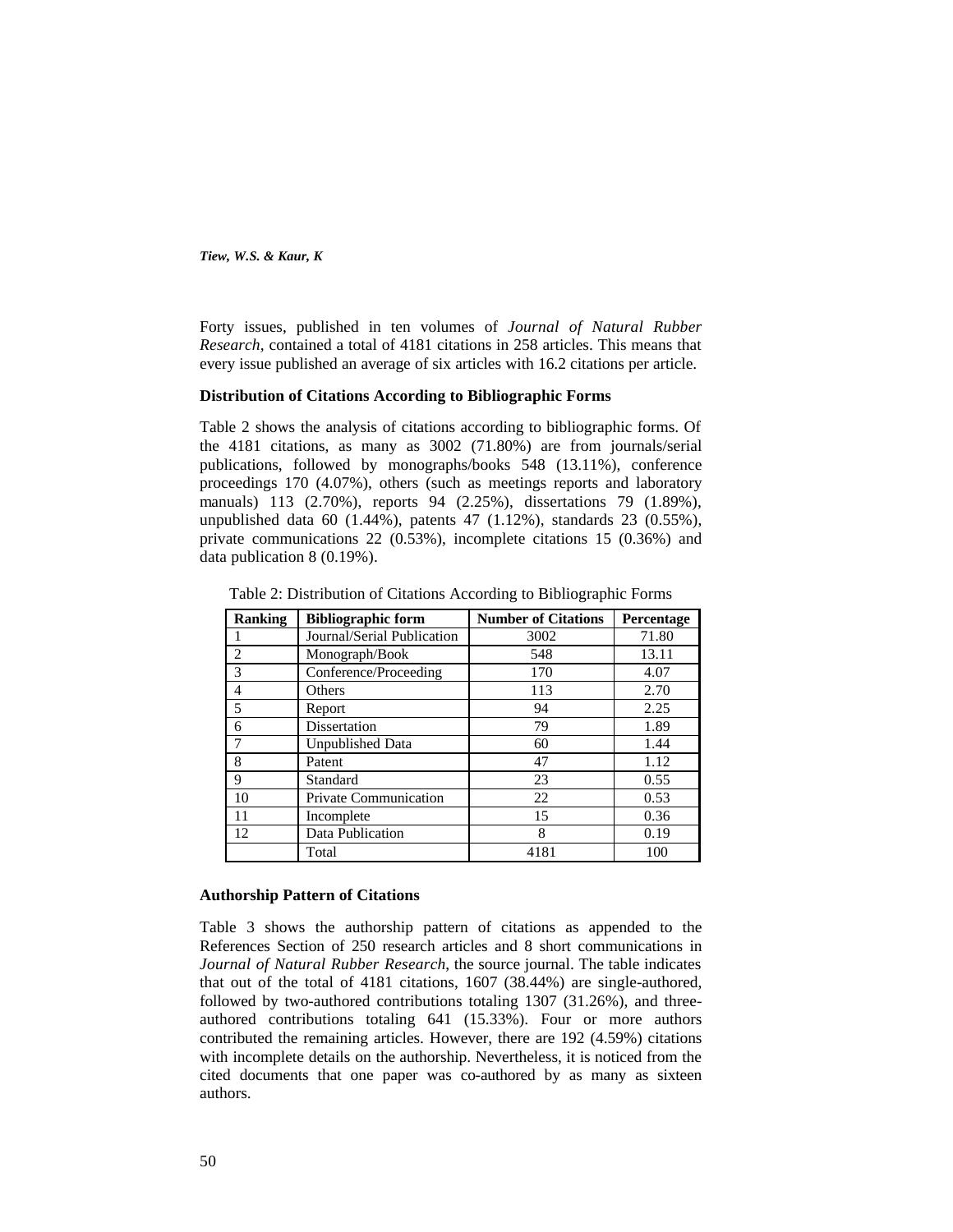| No. of authors | No. of citations | Percentage |
|----------------|------------------|------------|
| One            | 1607             | 38.44      |
| Two            | 1307             | 31.26      |
| Three          | 641              | 15.33      |
| Four           | 266              | 6.36       |
| Five           | 96               | 2.30       |
| <b>Six</b>     | 23               | 0.55       |
| Seven          | 28               | 0.67       |
| Eight          | 12               | 0.29       |
| Nine           | 3                | 0.07       |
| Ten            | 3                | 0.07       |
| Twelve         | 1                | 0.02       |
| Thirteen       |                  | 0.02       |
| Sixteen        | 1                | 0.02       |
| Incomplete     | 192              | 4.59       |
| Total          | 4181             | 99.99      |

*Citation Analysis of Journal of Natural Rubber Research*

# Table 3: Authorship Pattern of Citations

# **Chronological Distribution of Citations**

Table 4 gives the chronological distribution of citations. The citations are divided into 10 periods of ten years each. The citations before 1917 are included in the group 1917. The result indicates that the period 1978-1987 received the most citations, 1279 or 31.03% of the total citations in term of chronological distribution of citations. It is noticed, however, that of the 4181 citations counted, 59 (1.41 %) citations had incomplete data pertaining to year of publication.

| Span of period | No. of citations | <b>Percentage</b> |
|----------------|------------------|-------------------|
| Till 1917      | 16               | 0.39              |
| 1918-1927      | 36               | 0.87              |
| 1928-1937      | 37               | 0.90              |
| 1938-1947      | 95               | 2.30              |
| 1948-1957      | 221              | 5.36              |
| 1958-1967      | 488              | 11.84             |
| 1968-1977      | 922              | 22.37             |
| 1978-1987      | 1279             | 31.03             |
| 1988-1997      | 1028             | 24.94             |
| Total          | 4122             | 100               |

Table 4: Chronological Distribution of Citations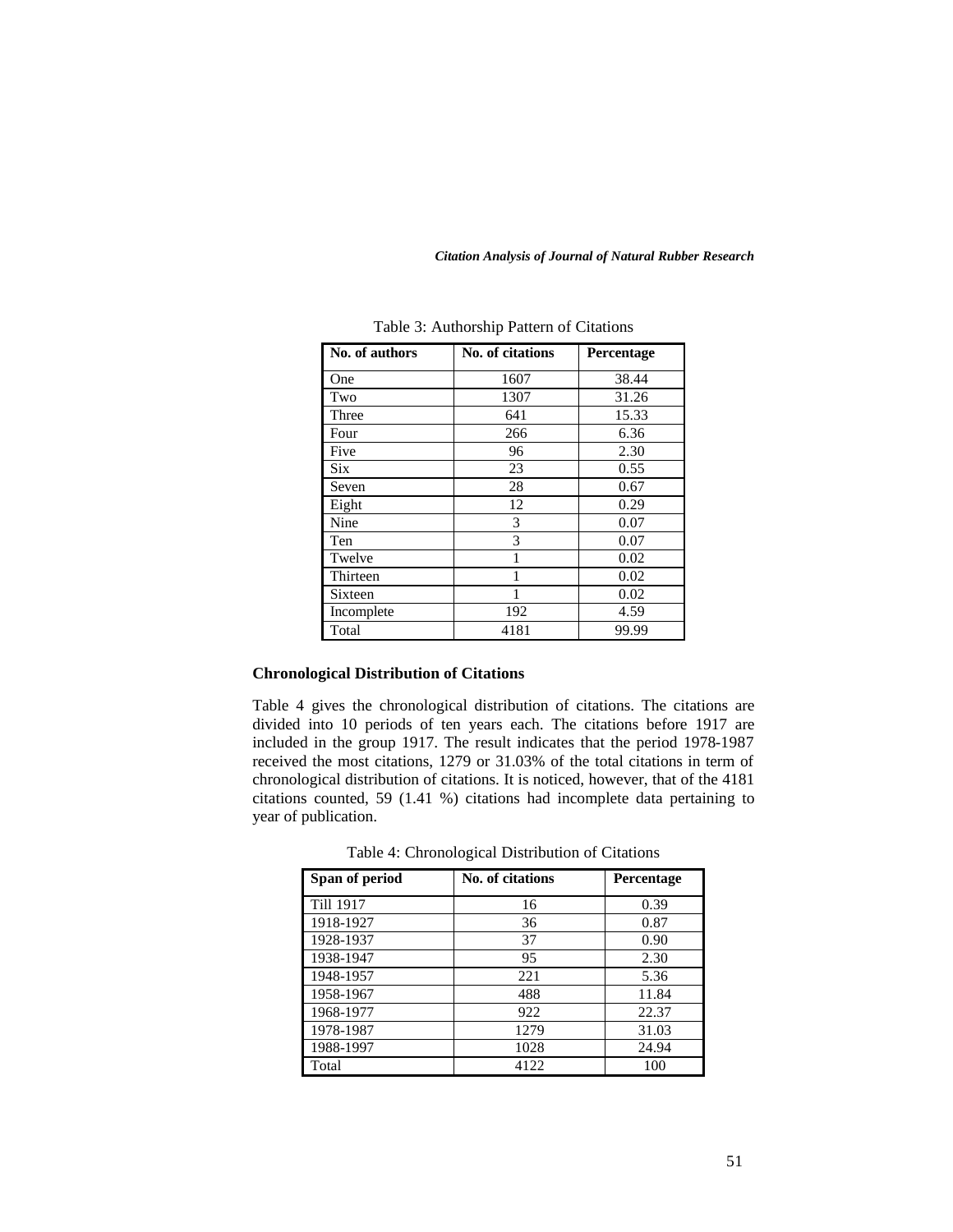## **Ranked list of most cited journals/serial publications**

Ranked list of cited serials assists libraries and researchers to select the serials of maximum utility in relation to their coverage of new and important literature in a particular subject area. The ranked list of journals/serials in the field of rubber research, based on the study, is presented in Table 5.

| SI.             |                 | <b>Rank Title of Serial</b>                    | No.of           | Percentage | Cumulative no. |                            |
|-----------------|-----------------|------------------------------------------------|-----------------|------------|----------------|----------------------------|
| No.             |                 |                                                | citations       |            |                | <b>Citation Percentage</b> |
| $\overline{1}$  | 1               | Rubb. Chem. Technol.                           | 198             | 6.60       | 198            | 6.60                       |
| $rac{2}{3}$     | $\overline{2}$  | J. nat. Rubb. Res.                             | 173             | 5.76       | 371            | 12.36                      |
|                 | $\overline{3}$  | J. Rubb. Res. Inst. Malaya                     | 104             | 3.46       | 475            | 15.82                      |
| $\frac{4}{5}$   | $\overline{4}$  | Proc. Int. Rubb. Conf                          | 89              | 2.96       | 564            | 18.79                      |
|                 | 5               | J. Rubb. Res. Inst. Malaysia                   | $\overline{75}$ | 2.50       | 639            | 21.29                      |
| $\overline{6}$  | $\overline{6}$  | J. appl. Polym. Sci.                           | 62              | 2.07       | 701            | 23.35                      |
| $\overline{7}$  | 7               | J. Polym. Sci.                                 | 56              | 1.87       | 757            | 25.22                      |
| 8               | 8               | Polymer                                        | 48              | 1.60       | 805            | 26.82                      |
| 9               | 9               | Nature                                         | 43              | 1.43       | 848            | 28.25                      |
| 10              | 10              | <b>Contact Dermatitis</b>                      | 40              | 1.33       | 888            | 29.58                      |
| 11              | 11              | Wear                                           | 33              | 1.10       | 921            | 30.68                      |
| 12              | 12              | Proc. Rubb. Res. Inst. Malaya 30<br>Plrs' Conf |                 | 1.00       | 951            | 31.68                      |
| 13              | 13              | J. Allergy Clin. Immunol.                      | 27              | 0.90       | 978            | 32.58                      |
| 14              | $\overline{14}$ | Pl. Soil                                       | 26              | 0.87       | 1004           | 33.44                      |
| 15              | 15              | Indian J. Agric. Econ.                         | $\overline{22}$ | 0.73       | 1026           | 34.18                      |
| 16              | 15              | Trans. Instn. Rubb. Ind.                       | $\overline{22}$ | 0.73       | 1048           | 34.91                      |
| 17              | 15              | J. Am Chem. Soc.                               | 22              | 0.73       | 1070           | 35.64                      |
| 18              | 16              | NR Technol.                                    | 21              | 0.70       | 1091           | 36.34                      |
| 19              | 16              | Trans Faraday Soc.                             | $\overline{21}$ | 0.70       | 1112           | 37.04                      |
| 20              | 17              | Eur. Polym. J.                                 | 20              | 0.67       | 1132           | 37.71                      |
| 21              | $\overline{17}$ | Arch. Rubbercult.                              | $\overline{20}$ | 0.67       | 1152           | 38.37                      |
| $\overline{22}$ | 18              | Proc. R. Soc.                                  | 19              | 0.63       | 1171           | 39.01                      |
| 23              | 19              | J. Chem. Phys.                                 | 18              | 0.60       | 1189           | 39.61                      |
| 24              | $\overline{20}$ | J. Phys. D.: Appl. Phys.                       | 17              | 0.57       | 1206           | 40.17                      |
| $\overline{25}$ | 20              | Phytopathology                                 | 17              | 0.57       | 1223           | 40.74                      |
| 26              | 20              | SMR Bull.                                      | $\overline{17}$ | 0.57       | 1240           | 41.31                      |
| 27              | 21              | Proc. Int. Rubb. Conf.                         | 16              | 0.53       | 1256           | 41.84                      |
| 28              | $\overline{21}$ | Analyt. Chem.                                  | 16              | 0.53       | 1272           | 42.37                      |
| 29              | 22              | J. appl. Phys.                                 | 15              | 0.50       | 1287           | 42.87                      |
| 30              | 22              | Macromolecules                                 | $\overline{15}$ | 0.50       | 1302           | 43.37                      |

Table 5: Ranked List of Most Cited Journals/Serial Publications

Only journals/serials cited 15 times or more have been included in the table. On the whole, a total of 30 journals/serial titles made the list. *Rubber*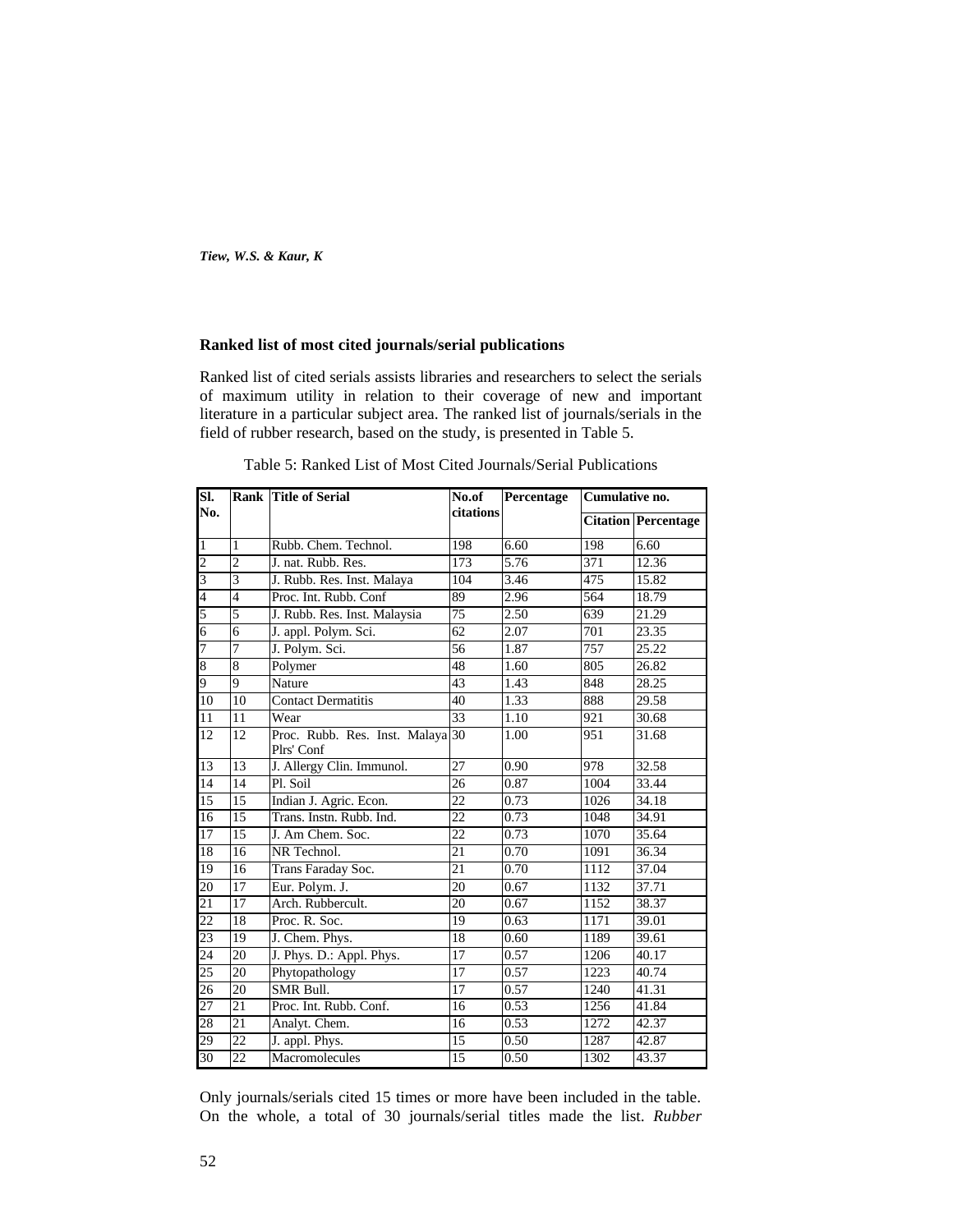*Chemistry and Technology* tops the list with 198 citations (6.60%), followed by *Journal of Natural Rubber Research* with 173 citations (5.76%), *Journal of Rubber Research Institute Malaya* with 104 citations (3.46%), *Proceedings of the International Rubber Conference* with 89 citations (2.96%), and *Journal of Rubber Research Institute Malaysia* with 75 citations (2.50%).

# **Frequency Distribution of Journals/Serial Citations**

Table 6 indicates the frequency distribution of journals/serial citations based on the study. A total of 893 journals/serial titles received 3002 citations. More than 849 journals/serial titles (95.07%) received between 1 to 10 citations while the rest, 44 journals/serial titles (4.93%) received more than 11 citations. The journal/serial title which received the most citations is *Rubber Chemistry and Technology* (198 citations).

| <b>Frequency</b> | No. of         | <b>Cumulative total</b> | <b>Percentage</b> |
|------------------|----------------|-------------------------|-------------------|
| of citations     | serial titles  | no. of serial titles    |                   |
| $1-10$           | 849            | 849                     | 95.07             |
| 11-20            | 25             | 874                     | 2.80              |
| $21 - 30$        | 8              | 882                     | 0.90              |
| $31 - 40$        | 2              | 884                     | 0.22              |
| 41-50            | $\overline{2}$ | 886                     | 0.22              |
| $51 - 60$        |                | 887                     | 0.11              |
| 61-70            |                | 888                     | 0.11              |
| 71-80            |                | 889                     | 0.11              |
| 81-90            |                | 890                     | 0.11              |
| 91 & above       | 3              | 893                     | 0.34              |
| Total            | 893            | 893                     | 99.99             |

Table 6: Frequency Distribution of Journals/Serial Citations

# **SUMMARY AND CONCLUSION**

Citation analysis reveals that between 1988-1997 every issue of *Journal of Natural Rubber Research* published an average of six articles with 16.2 citations per article. This figure, however, is slightly higher compared to McGavack's study (1968) of *Rubber Chemistry and Technology* where he found that the average rubber article contained 11.86 citations. On the whole, this finding is quite similar to some earlier bibliometric studies, which found that, on an average, a research article has an average of 15 citations.

The study confirms that journals/serial publications remain the most useful source of information for rubber scientists, with 3027 (72.40%) out of a total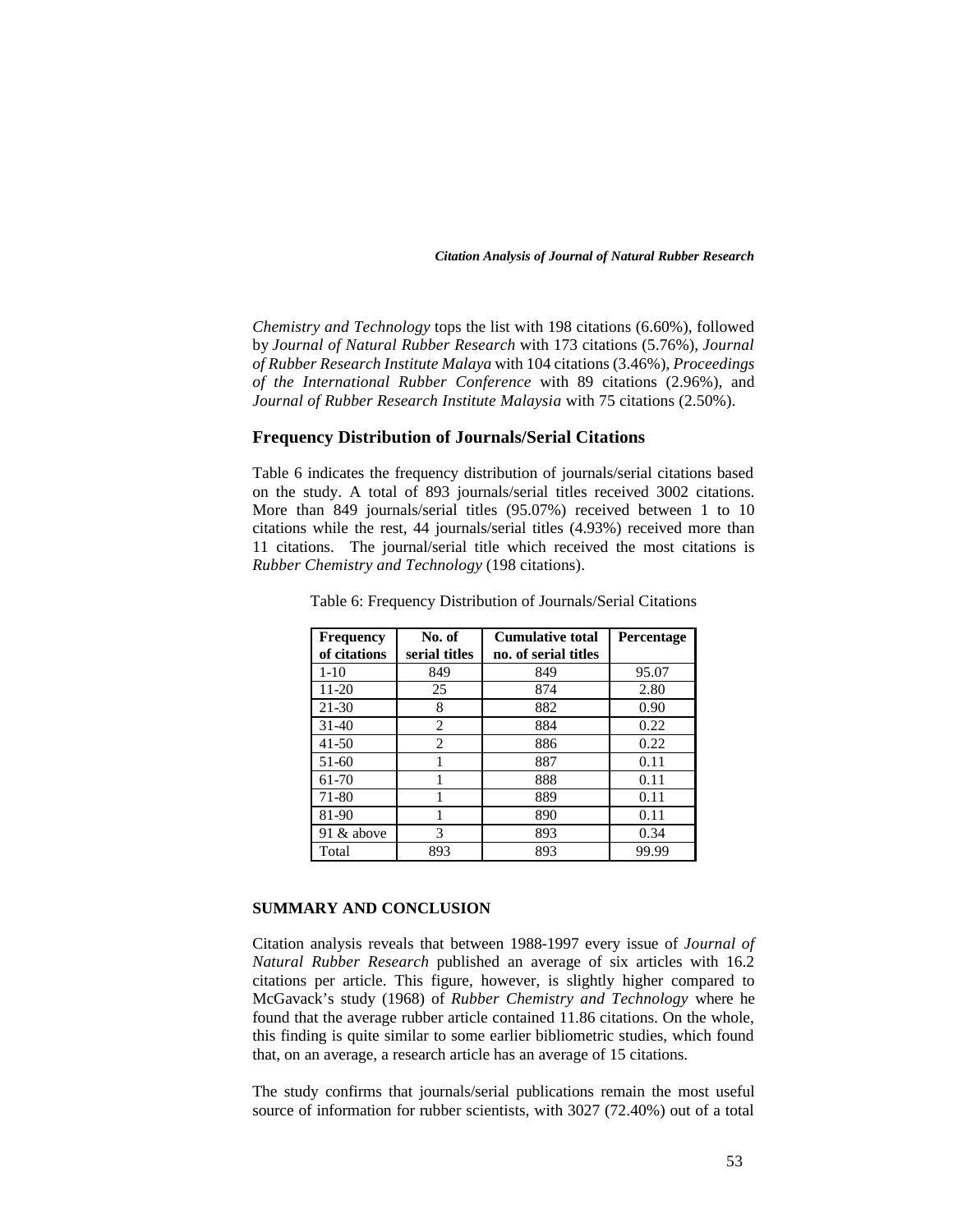4181 citations. This percentage is lower when compared to the studies by Solomai (1983) and Jones (1969) who found that rubber physics literature and journal citations for all rubber literature to be 86% and 78%, respectively. Hence, this conforms to earlier studies, which indicate that rubber scientists depend highly on journals/serial literature.

The authorship pattern of citations reveals very clearly that rubber scientists are moving towards collaborative research, as the majority of citations (61.56%) are two-authored or more. As early as 1963, Price relying on data obtained from *Chemical Abstracts* up to 1960, predicted that by 1980 the single-authored paper would be extinct, as the trend is moving towards collaborative research. Some probable factors leading to these collaborations are multidisciplinary research activities, multidisciplinary application of research results, resource sharing and information technology (Sen, 1997).

The chronological distribution of citations indicates that rubber scientists are quite up-to-date as references cited are fairly recent with 55.97% published between 1978-1997. In other words, rubber scientists are up-to-date in their coverage of the latest literature, so as not to lag behind.

The study found that *Rubber Chemistry and Technology* tops the list (6.60%) as the most cited journal/serial publication in the field of rubber research. However, Malaysian rubber journals, namely, *Journal of Natural Rubber Research*, *Journal of Rubber Research Institute Malaya*, and *Journal of Rubber Research Institute Malaysia* were among the top five cited serials indicating the prominent role played by the country in the field of rubber research.

In term of frequency distribution of journals/serial citations, most of the serial publications (95.07% ) received between one to ten citations. *Rubber Chemistry and Technology* was the most cited journal/serial title with 198 citations.

It is hoped that the citation styles of *Journal of Natural Rubber Research* articles will adopt more standardised and uniform so as to ease analysis. During the study, there were twelve citations with incomplete details as to bibliographic form, and 192 citations had incomplete authorship details. Moreover, various authors adopted different referencing styles when citing journals/serial titles. This hinders the process of data analysis and may affects the accuracy of the study.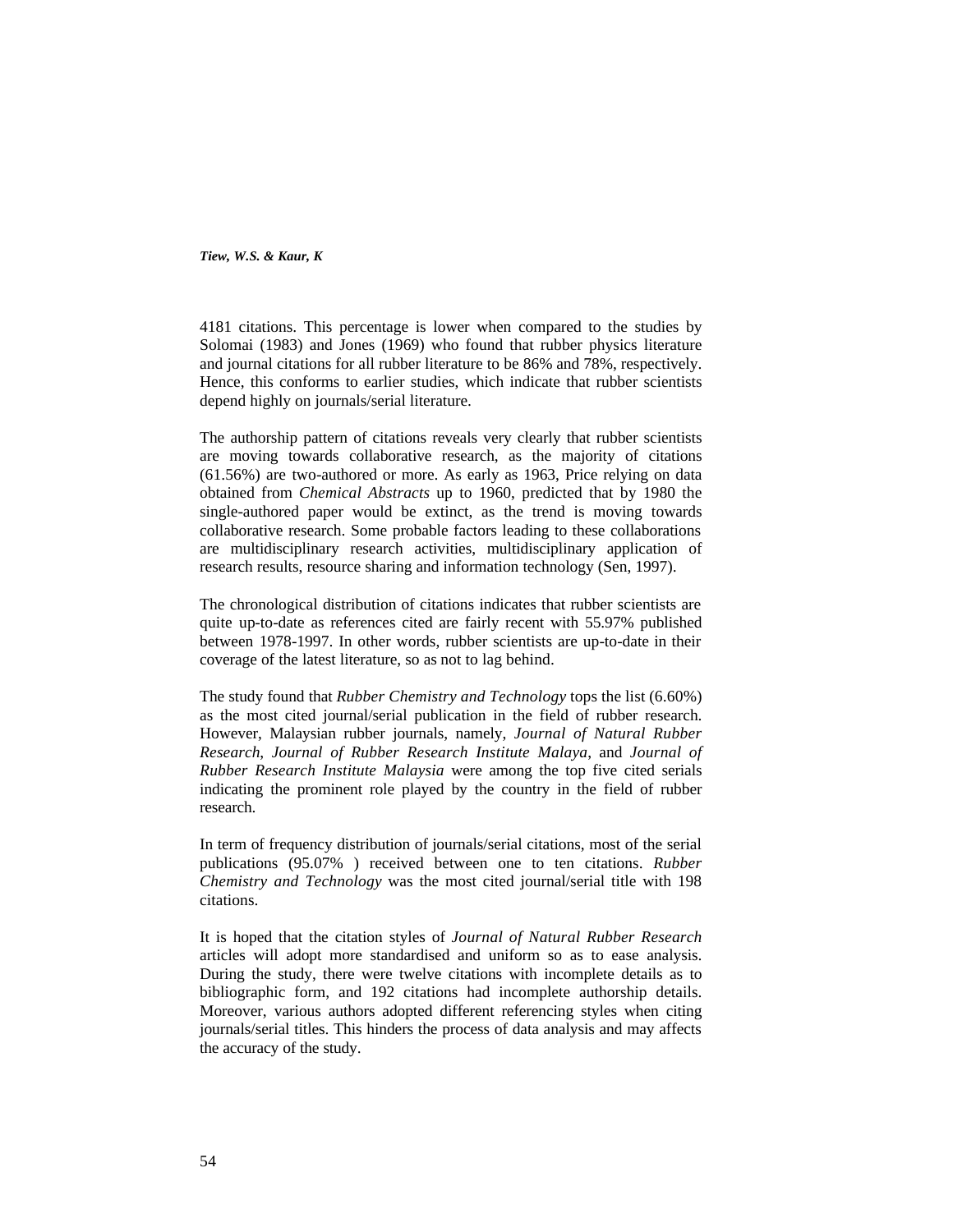# **ACKNOWLEDGEMENT**

The authors wish to thank Puan Fauziah bt Abdul Rahman, Chief Librarian of Rubber Research Institute of Malaysia Library and her staff for providing the necessary facilities for the preparation of the paper.

# **REFERENCES**

- Jones, K. P. 1969. *Estimates of library use and its bearing on future journal purchasing policy: based on literature citation*. Malaysian Rubber Producers' Research Association, Microfilm 1927: p 13.
- McGavack, John. 1962. 100 top contributors to the world's rubber literature 1923-1958. *Rubber Chemistry and Technology* Vol..35, no.5: xlv-xlviii.
- McGavack, John. 1966. One hundred top contributors to the world's rubber literature. II. 1923-1963. *Rubber Chemistry and Technology* Vol..39: livlix; clxx-clxxi.
- McGavack, John. 1967. Rubber literature's top contributors : a new list for the years 1932--1966. *Rubber Journal,* Vol.149 : 6, 58-60.
- McGavack, John. 1968 An analysis of 'our rubber heritage'. *Rubber Journal,* Vol. 150 : 9, 49-52.
- McGavack, John. 1969. An analysis of 'our rubber heritage'. *Rubber Age,* Vol.101: 5, 68-69.
- McGavack, John. 1972. The top 100 contributors to the rubber literature 1932-1970. *Rubber Journal*, Vol.154: 3, 11-12.
- Price, D. J. 1963. *Little science, big science*. New York, Columbia University Press: 87-91.
- Sen, B. K. 1997. Mega-authorship from a bibliometric point of view. *Malaysian Journal of Library and Information Science,* Vol..2, no. 2: 9-18.
- Solomalai, Kanesan. 1983. *Bibliometric analysis of rubber physics literature, 1940-1981*. MSc Degree in Information Science, City University, London.
- Tiew, Wai Sin. 1988. Journal of Natural Rubber Research 1987-1996 : a tenyear bibliometric study. *IASLIC Bulletin*, Vol.43, no. 2: 49-57.
- Tiew, Wai Sin. 2000. Characteristics of self-citations in Journal of Natural Rubber Research 1988-1997. *Malaysian Journal of Library and Information Science* , Vol.5, no.1: 1-12.